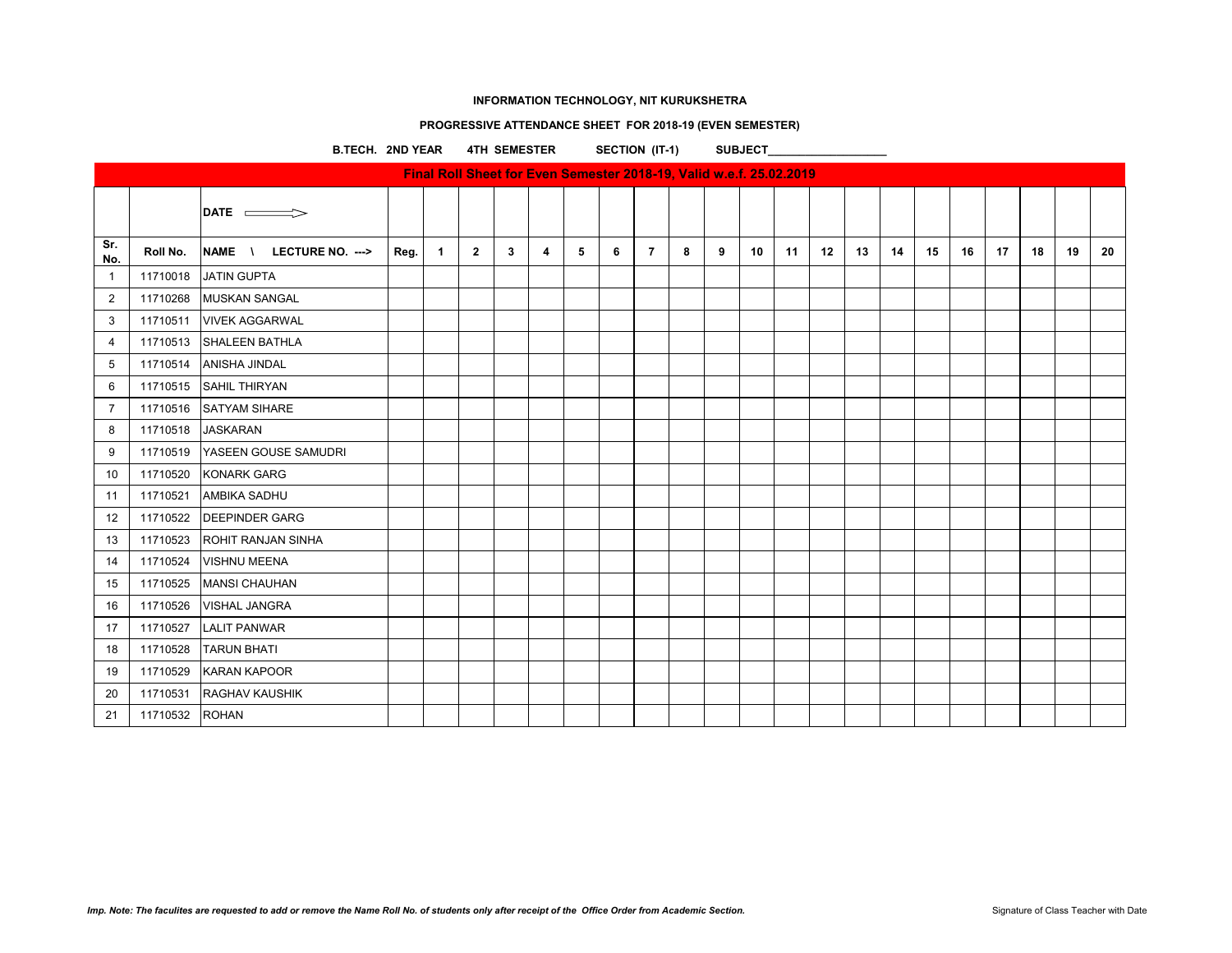# **PROGRESSIVE ATTENDANCE SHEET FOR 2018-19 (EVEN SEMESTER)**

**B.TECH. 2ND YEAR 4TH SEMESTER SECTION (IT-2) SUBJECT\_\_\_\_\_\_\_\_\_\_\_\_\_\_\_\_\_\_\_**

| Final Roll Sheet for Even Semester 2018-19, Valid w.e.f. 25.02.2019 |          |                                   |      |              |                |   |   |   |   |                |   |   |    |    |    |    |    |    |    |    |    |    |    |
|---------------------------------------------------------------------|----------|-----------------------------------|------|--------------|----------------|---|---|---|---|----------------|---|---|----|----|----|----|----|----|----|----|----|----|----|
|                                                                     |          | $\mathsf{DATE}$ $\longrightarrow$ |      |              |                |   |   |   |   |                |   |   |    |    |    |    |    |    |    |    |    |    |    |
| Sr.<br>No.                                                          | Roll No. | NAME \ LECTURE NO. --->           | Reg. | $\mathbf{1}$ | $\overline{2}$ | 3 | 4 | 5 | 6 | $\overline{7}$ | 8 | 9 | 10 | 11 | 12 | 13 | 14 | 15 | 16 | 17 | 18 | 19 | 20 |
| $\overline{1}$                                                      | 11710300 | <b>JATIN</b>                      |      |              |                |   |   |   |   |                |   |   |    |    |    |    |    |    |    |    |    |    |    |
| $\overline{2}$                                                      |          | 11710332 SHAURYA DAHIYA           |      |              |                |   |   |   |   |                |   |   |    |    |    |    |    |    |    |    |    |    |    |
| 3                                                                   | 11710431 | <b>NIKHIL</b>                     |      |              |                |   |   |   |   |                |   |   |    |    |    |    |    |    |    |    |    |    |    |
| $\overline{4}$                                                      | 11710533 | KARANDEEP KAMBOJ                  |      |              |                |   |   |   |   |                |   |   |    |    |    |    |    |    |    |    |    |    |    |
| 5                                                                   | 11710535 | <b>KARAN GAUTAM</b>               |      |              |                |   |   |   |   |                |   |   |    |    |    |    |    |    |    |    |    |    |    |
| 6                                                                   | 11710536 | <b>ANKIT KUMAR</b>                |      |              |                |   |   |   |   |                |   |   |    |    |    |    |    |    |    |    |    |    |    |
| $\overline{7}$                                                      | 11710537 | <b>KESHAV GUPTA</b>               |      |              |                |   |   |   |   |                |   |   |    |    |    |    |    |    |    |    |    |    |    |
| 8                                                                   | 11710538 | <b>PARIKSHIT YADAV</b>            |      |              |                |   |   |   |   |                |   |   |    |    |    |    |    |    |    |    |    |    |    |
| 9                                                                   | 11710539 | BHARAT                            |      |              |                |   |   |   |   |                |   |   |    |    |    |    |    |    |    |    |    |    |    |
| 10                                                                  | 11710540 | <b>PRASHANT CHOUDHARY</b>         |      |              |                |   |   |   |   |                |   |   |    |    |    |    |    |    |    |    |    |    |    |
| 11                                                                  | 11710541 | <b>NISHANT YADAV</b>              |      |              |                |   |   |   |   |                |   |   |    |    |    |    |    |    |    |    |    |    |    |
| 12                                                                  | 11710595 | <b>JATIN GARG</b>                 |      |              |                |   |   |   |   |                |   |   |    |    |    |    |    |    |    |    |    |    |    |
| 13                                                                  | 11710599 | <b>UMESH GODHWANI</b>             |      |              |                |   |   |   |   |                |   |   |    |    |    |    |    |    |    |    |    |    |    |
| 14                                                                  | 11720034 | <b>HARDIK DUA</b>                 |      |              |                |   |   |   |   |                |   |   |    |    |    |    |    |    |    |    |    |    |    |
| 15                                                                  | 11720061 | <b>SAKET</b>                      |      |              |                |   |   |   |   |                |   |   |    |    |    |    |    |    |    |    |    |    |    |
| 16                                                                  | 11720063 | <b>VIKASH SAINI</b>               |      |              |                |   |   |   |   |                |   |   |    |    |    |    |    |    |    |    |    |    |    |
| 17                                                                  | 11720064 | <b>SHANDEEP KAMBOJ</b>            |      |              |                |   |   |   |   |                |   |   |    |    |    |    |    |    |    |    |    |    |    |
| 18                                                                  | 11720066 | <b>JITENDER SINGH CHHAPOLA</b>    |      |              |                |   |   |   |   |                |   |   |    |    |    |    |    |    |    |    |    |    |    |
| 19                                                                  | 11720082 | <b>RAMAN MEHTA</b>                |      |              |                |   |   |   |   |                |   |   |    |    |    |    |    |    |    |    |    |    |    |
| 20                                                                  | 11730021 | Hayatullah                        |      |              |                |   |   |   |   |                |   |   |    |    |    |    |    |    |    |    |    |    |    |
| 21                                                                  | 11730045 | <b>AMIT KUMAR</b>                 |      |              |                |   |   |   |   |                |   |   |    |    |    |    |    |    |    |    |    |    |    |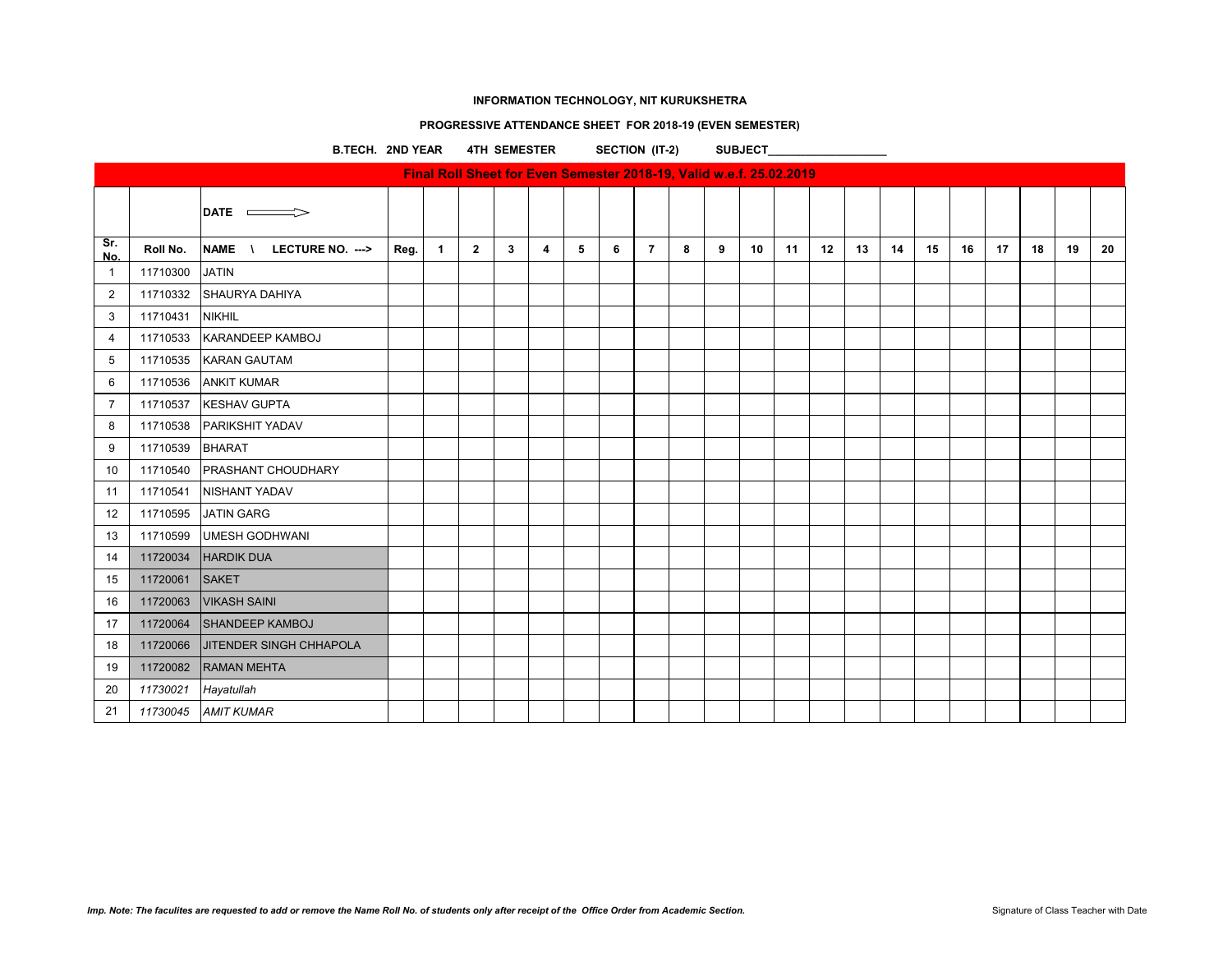# **PROGRESSIVE ATTENDANCE SHEET FOR 2018-19 (EVEN SEMESTER)**

**B.TECH. 2ND YEAR 4TH SEMESTER SECTION (IT-3) SUBJECT\_\_\_\_\_\_\_\_\_\_\_\_\_\_\_\_\_\_\_**

| Final Roll Sheet for Even Semester 2018-19, Valid w.e.f. 25.02.2019 |          |                            |      |                      |                |              |                         |   |   |                |   |   |    |    |    |    |    |    |    |    |    |    |    |
|---------------------------------------------------------------------|----------|----------------------------|------|----------------------|----------------|--------------|-------------------------|---|---|----------------|---|---|----|----|----|----|----|----|----|----|----|----|----|
|                                                                     |          | DATE $\implies$            |      |                      |                |              |                         |   |   |                |   |   |    |    |    |    |    |    |    |    |    |    |    |
| Sr.<br>No.                                                          | Roll No. | NAME \<br>LECTURE NO. ---> | Reg. | $\blacktriangleleft$ | $\overline{2}$ | $\mathbf{3}$ | $\overline{\mathbf{4}}$ | 5 | 6 | $\overline{7}$ | 8 | 9 | 10 | 11 | 12 | 13 | 14 | 15 | 16 | 17 | 18 | 19 | 20 |
| $\overline{1}$                                                      | 11710542 | <b>SAHIL KALRA</b>         |      |                      |                |              |                         |   |   |                |   |   |    |    |    |    |    |    |    |    |    |    |    |
| $\overline{2}$                                                      | 11710543 | <b>AMAN</b>                |      |                      |                |              |                         |   |   |                |   |   |    |    |    |    |    |    |    |    |    |    |    |
| 3                                                                   | 11710544 | <b>GAURAV YADAV</b>        |      |                      |                |              |                         |   |   |                |   |   |    |    |    |    |    |    |    |    |    |    |    |
| $\overline{4}$                                                      | 11710545 | <b>MANISH KUMAR SINGH</b>  |      |                      |                |              |                         |   |   |                |   |   |    |    |    |    |    |    |    |    |    |    |    |
| 5                                                                   | 11710546 | <b>ANUSHIKA GUPTA</b>      | N    |                      |                |              |                         |   |   |                |   |   |    |    |    |    |    |    |    |    |    |    |    |
| 6                                                                   | 11710547 | <b>SOURAV KUMAR</b>        |      |                      |                |              |                         |   |   |                |   |   |    |    |    |    |    |    |    |    |    |    |    |
| $\overline{7}$                                                      | 11710548 | <b>ANIKET PANWAR</b>       |      |                      |                |              |                         |   |   |                |   |   |    |    |    |    |    |    |    |    |    |    |    |
| 8                                                                   | 11710549 | <b>NIKITA MEENA</b>        |      |                      |                |              |                         |   |   |                |   |   |    |    |    |    |    |    |    |    |    |    |    |
| 9                                                                   | 11710551 | <b>RISHABH PAHWA</b>       |      |                      |                |              |                         |   |   |                |   |   |    |    |    |    |    |    |    |    |    |    |    |
| 10                                                                  | 11710552 | <b>TANISHQ MALHOTRA</b>    |      |                      |                |              |                         |   |   |                |   |   |    |    |    |    |    |    |    |    |    |    |    |
| 11                                                                  | 11710553 | <b>GARIMA SINGH</b>        |      |                      |                |              |                         |   |   |                |   |   |    |    |    |    |    |    |    |    |    |    |    |
| 12                                                                  | 11710554 | <b>RISHABH VISHWAKARMA</b> |      |                      |                |              |                         |   |   |                |   |   |    |    |    |    |    |    |    |    |    |    |    |
| 13                                                                  | 11710555 | <b>VIMAL KUMAR</b>         |      |                      |                |              |                         |   |   |                |   |   |    |    |    |    |    |    |    |    |    |    |    |
| 14                                                                  | 11710556 | SHUBHAM                    |      |                      |                |              |                         |   |   |                |   |   |    |    |    |    |    |    |    |    |    |    |    |
| 15                                                                  | 11710557 | AJEET KUMAR SINGH          |      |                      |                |              |                         |   |   |                |   |   |    |    |    |    |    |    |    |    |    |    |    |
| 16                                                                  | 11710600 | <b>AKASH PANDEY</b>        |      |                      |                |              |                         |   |   |                |   |   |    |    |    |    |    |    |    |    |    |    |    |
| 17                                                                  | 11710601 | <b>ABHISHEK TYAGI</b>      |      |                      |                |              |                         |   |   |                |   |   |    |    |    |    |    |    |    |    |    |    |    |
| 18                                                                  |          | 11720042 AVANTIKA SINGHAL  |      |                      |                |              |                         |   |   |                |   |   |    |    |    |    |    |    |    |    |    |    |    |
| 19                                                                  | 11720068 | NITISH RAJ                 |      |                      |                |              |                         |   |   |                |   |   |    |    |    |    |    |    |    |    |    |    |    |
| 20                                                                  | 11720069 | <b>BHOLA SANKAR MEENA</b>  |      |                      |                |              |                         |   |   |                |   |   |    |    |    |    |    |    |    |    |    |    |    |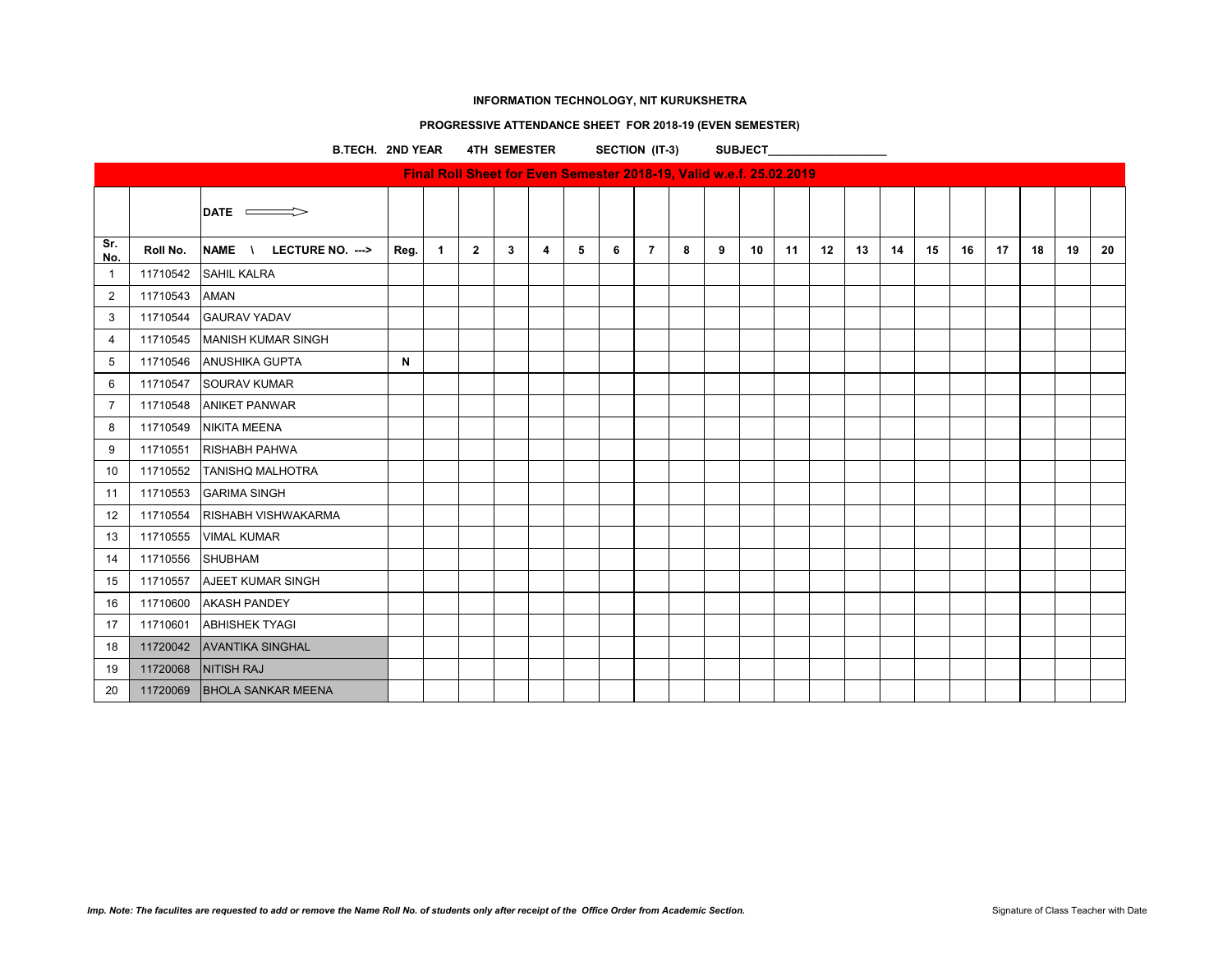# **PROGRESSIVE ATTENDANCE SHEET FOR 2018-19 (EVEN SEMESTER)**

**B.TECH. 2ND YEAR 4TH SEMESTER SECTION (IT-4) SUBJECT\_\_\_\_\_\_\_\_\_\_\_\_\_\_\_\_\_\_\_**

|                | Final Roll Sheet for Even Semester 2018-19, Valid w.e.f. 25.02.2019 |                                         |      |              |              |   |                |   |   |                |   |   |    |    |    |    |    |    |    |    |    |    |    |
|----------------|---------------------------------------------------------------------|-----------------------------------------|------|--------------|--------------|---|----------------|---|---|----------------|---|---|----|----|----|----|----|----|----|----|----|----|----|
|                |                                                                     | <b>DATE</b><br>$\overline{\phantom{a}}$ |      |              |              |   |                |   |   |                |   |   |    |    |    |    |    |    |    |    |    |    |    |
| Sr.<br>No.     | Roll No.                                                            | NAME \<br>LECTURE NO. -->               | Reg. | $\mathbf{1}$ | $\mathbf{2}$ | 3 | $\overline{4}$ | 5 | 6 | $\overline{7}$ | 8 | 9 | 10 | 11 | 12 | 13 | 14 | 15 | 16 | 17 | 18 | 19 | 20 |
| $\mathbf{1}$   | 11710446                                                            | <b>RHYTHM GOEL</b>                      |      |              |              |   |                |   |   |                |   |   |    |    |    |    |    |    |    |    |    |    |    |
| $\overline{2}$ | 11710558                                                            | <b>RAVINDER</b>                         |      |              |              |   |                |   |   |                |   |   |    |    |    |    |    |    |    |    |    |    |    |
| 3              | 11710559                                                            | <b>HARDIK KAPADIA</b>                   |      |              |              |   |                |   |   |                |   |   |    |    |    |    |    |    |    |    |    |    |    |
| $\overline{4}$ | 11710560                                                            | <b>MD GULZAR AHMAD</b>                  |      |              |              |   |                |   |   |                |   |   |    |    |    |    |    |    |    |    |    |    |    |
| 5              | 11710561                                                            | <b>RANJEET KUMAR</b>                    |      |              |              |   |                |   |   |                |   |   |    |    |    |    |    |    |    |    |    |    |    |
| 6              | 11710562                                                            | <b>AYUSH GUPTA</b>                      |      |              |              |   |                |   |   |                |   |   |    |    |    |    |    |    |    |    |    |    |    |
| $\overline{7}$ | 11710563                                                            | <b>BAVANPREET SINGH</b>                 |      |              |              |   |                |   |   |                |   |   |    |    |    |    |    |    |    |    |    |    |    |
| 8              | 11710564                                                            | AMAN KUMAR TANWAR                       |      |              |              |   |                |   |   |                |   |   |    |    |    |    |    |    |    |    |    |    |    |
| 9              | 11710565                                                            | <b>SANDEEP KUMAR</b>                    |      |              |              |   |                |   |   |                |   |   |    |    |    |    |    |    |    |    |    |    |    |
| 10             | 11710567                                                            | <b>UTKARSH SINGH</b>                    |      |              |              |   |                |   |   |                |   |   |    |    |    |    |    |    |    |    |    |    |    |
| 11             | 11710568                                                            | <b>KUMAR SOURAV</b>                     |      |              |              |   |                |   |   |                |   |   |    |    |    |    |    |    |    |    |    |    |    |
| 12             | 11710569                                                            | <b>HIMANSHU ATTRI</b>                   |      |              |              |   |                |   |   |                |   |   |    |    |    |    |    |    |    |    |    |    |    |
| 13             | 11710570                                                            | <b>VIPUL BANSAL</b>                     |      |              |              |   |                |   |   |                |   |   |    |    |    |    |    |    |    |    |    |    |    |
| 14             | 11710571                                                            | <b>HIMANSHU</b>                         |      |              |              |   |                |   |   |                |   |   |    |    |    |    |    |    |    |    |    |    |    |
| 15             | 11710572                                                            | <b>KUNAL KUMAR</b>                      | N    |              |              |   |                |   |   |                |   |   |    |    |    |    |    |    |    |    |    |    |    |
| 16             | 11710574                                                            | <b>HIMANSHU CHANDRA</b>                 |      |              |              |   |                |   |   |                |   |   |    |    |    |    |    |    |    |    |    |    |    |
| 17             | 11710575                                                            | RAJAT WADHWA                            |      |              |              |   |                |   |   |                |   |   |    |    |    |    |    |    |    |    |    |    |    |
| 18             | 11710576                                                            | <b>HRISHANT RAJ</b>                     |      |              |              |   |                |   |   |                |   |   |    |    |    |    |    |    |    |    |    |    |    |
| 19             |                                                                     | 11710578 SANJAY SINGH MEENA             |      |              |              |   |                |   |   |                |   |   |    |    |    |    |    |    |    |    |    |    |    |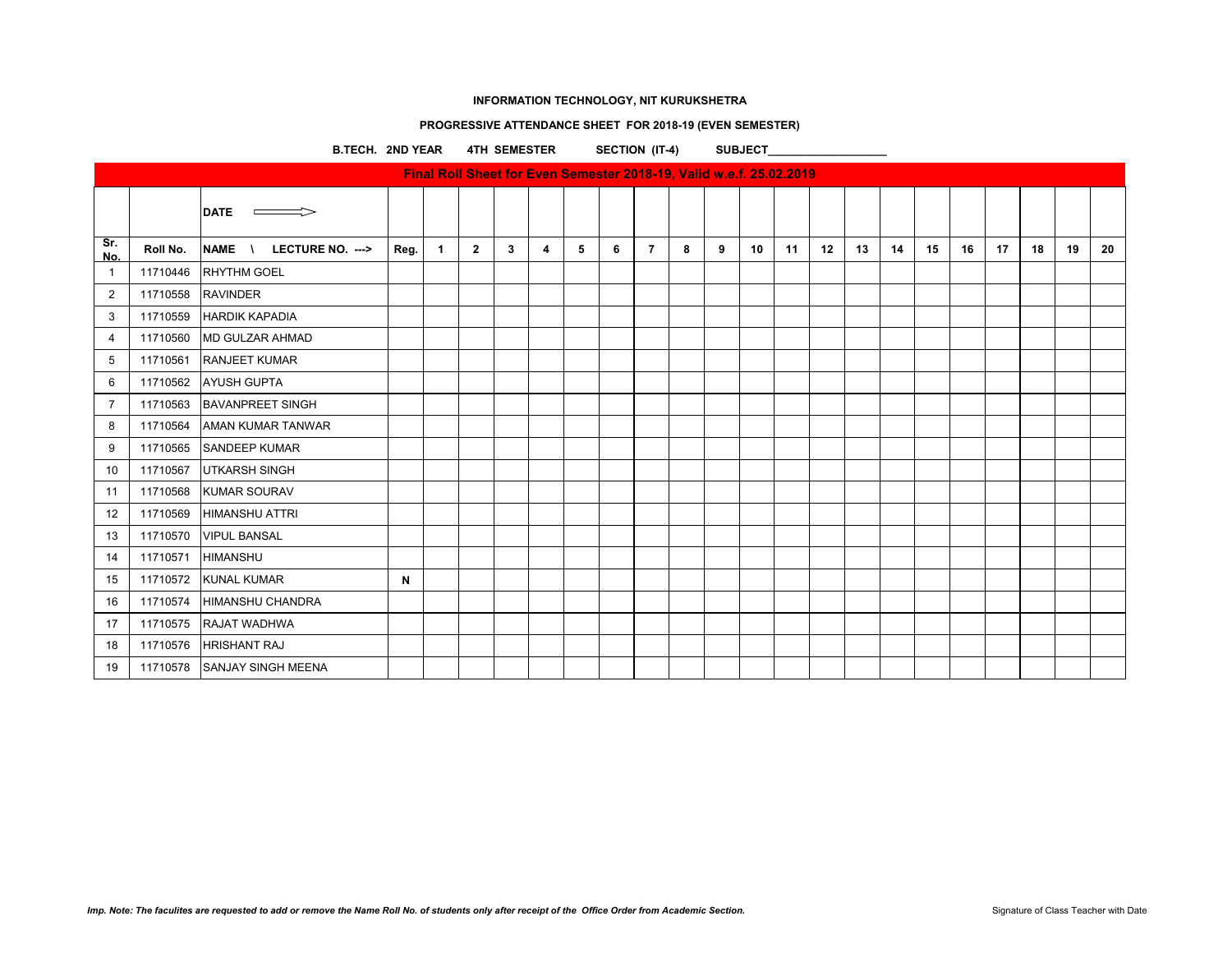# **PROGRESSIVE ATTENDANCE SHEET FOR 2018-19 (EVEN SEMESTER)**

B.TECH. 2ND YEAR 4TH SEMESTER SECTION (IT-5) SUBJECT

| Final Roll Sheet for Even Semester 2018-19, Valid w.e.f. 25.02.2019 |          |                                              |      |              |              |   |   |   |   |                |   |   |    |    |    |    |    |    |    |    |    |    |    |
|---------------------------------------------------------------------|----------|----------------------------------------------|------|--------------|--------------|---|---|---|---|----------------|---|---|----|----|----|----|----|----|----|----|----|----|----|
|                                                                     |          | <b>DATE</b>                                  |      |              |              |   |   |   |   |                |   |   |    |    |    |    |    |    |    |    |    |    |    |
| Sr.<br>No.                                                          | Roll No. | <b>NAME</b><br>LECTURE NO. ---><br>$\lambda$ | Reg. | $\mathbf{1}$ | $\mathbf{2}$ | 3 | 4 | 5 | 6 | $\overline{7}$ | 8 | 9 | 10 | 11 | 12 | 13 | 14 | 15 | 16 | 17 | 18 | 19 | 20 |
| $\mathbf{1}$                                                        | 11710579 | PREETI                                       | N    |              |              |   |   |   |   |                |   |   |    |    |    |    |    |    |    |    |    |    |    |
| $\overline{2}$                                                      | 11710580 | <b>HARSH MITTAL</b>                          |      |              |              |   |   |   |   |                |   |   |    |    |    |    |    |    |    |    |    |    |    |
| 3                                                                   | 11710581 | <b>ISHANT GARG</b>                           |      |              |              |   |   |   |   |                |   |   |    |    |    |    |    |    |    |    |    |    |    |
| 4                                                                   | 11710582 | <b>RIA JAIN</b>                              |      |              |              |   |   |   |   |                |   |   |    |    |    |    |    |    |    |    |    |    |    |
| 5                                                                   | 11710583 | <b>ASHISH</b>                                |      |              |              |   |   |   |   |                |   |   |    |    |    |    |    |    |    |    |    |    |    |
| 6                                                                   | 11710585 | <b>PAWAN KUMAR</b>                           | N    |              |              |   |   |   |   |                |   |   |    |    |    |    |    |    |    |    |    |    |    |
| $\overline{7}$                                                      | 11710586 | <b>GAURAV MISHRA</b>                         |      |              |              |   |   |   |   |                |   |   |    |    |    |    |    |    |    |    |    |    |    |
| 8                                                                   | 11710587 | <b>G ABILASH</b>                             |      |              |              |   |   |   |   |                |   |   |    |    |    |    |    |    |    |    |    |    |    |
| 9                                                                   | 11710588 | ADITYA MANGLAM SHARMA                        |      |              |              |   |   |   |   |                |   |   |    |    |    |    |    |    |    |    |    |    |    |
| 10                                                                  | 11710602 | <b>ADITYA SINGH</b>                          |      |              |              |   |   |   |   |                |   |   |    |    |    |    |    |    |    |    |    |    |    |
| 11                                                                  | 11710603 | <b>RAHUL</b>                                 |      |              |              |   |   |   |   |                |   |   |    |    |    |    |    |    |    |    |    |    |    |
| 12                                                                  | 11710893 | <b>BHARAT KUMAR</b>                          |      |              |              |   |   |   |   |                |   |   |    |    |    |    |    |    |    |    |    |    |    |
| 13                                                                  | 11720039 | <b>DAKSH KUMAR SINGH</b>                     |      |              |              |   |   |   |   |                |   |   |    |    |    |    |    |    |    |    |    |    |    |
| 14                                                                  | 11720070 | <b>ABHISHEK GOEL</b>                         |      |              |              |   |   |   |   |                |   |   |    |    |    |    |    |    |    |    |    |    |    |
| 15                                                                  | 11720071 | <b>DHARMESH SHARMA</b>                       |      |              |              |   |   |   |   |                |   |   |    |    |    |    |    |    |    |    |    |    |    |
| 16                                                                  | 11720073 | <b>SHRUTI GARG</b>                           |      |              |              |   |   |   |   |                |   |   |    |    |    |    |    |    |    |    |    |    |    |
| 17                                                                  | 11720074 | <b>DINESH KUMAR RACHHOYA</b>                 |      |              |              |   |   |   |   |                |   |   |    |    |    |    |    |    |    |    |    |    |    |
| 18                                                                  | 11720075 | <b>ASHEESH KUMAR</b>                         |      |              |              |   |   |   |   |                |   |   |    |    |    |    |    |    |    |    |    |    |    |
| 19                                                                  | 11720090 | <b>SHASHIKANT</b>                            |      |              |              |   |   |   |   |                |   |   |    |    |    |    |    |    |    |    |    |    |    |
| 20                                                                  |          |                                              |      |              |              |   |   |   |   |                |   |   |    |    |    |    |    |    |    |    |    |    |    |